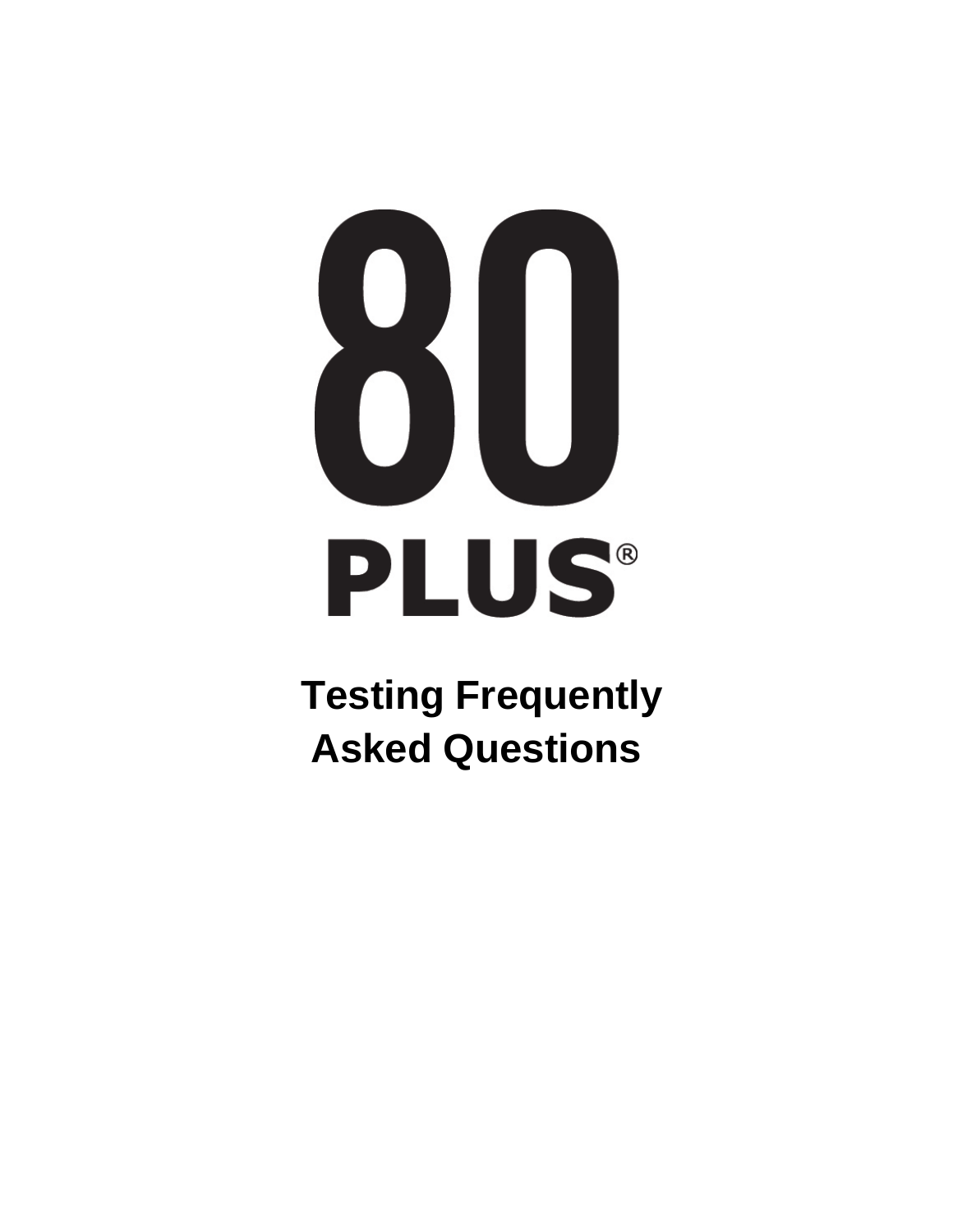# **CONTENTS**

| What instrument did you use to measure input power,                    |  |
|------------------------------------------------------------------------|--|
|                                                                        |  |
| What instrument did you use to measure output voltage?6                |  |
| Why must we use a LISN in the input circuit for measuring efficiency?6 |  |
|                                                                        |  |
| Do you start at 100% load and then reduce load? Or do you start        |  |
|                                                                        |  |
|                                                                        |  |
|                                                                        |  |
|                                                                        |  |
| What happens if my unit performance misses a Badge                     |  |
|                                                                        |  |
|                                                                        |  |
|                                                                        |  |
|                                                                        |  |
|                                                                        |  |
| How do you ensure all connector pins or wires for a given              |  |
|                                                                        |  |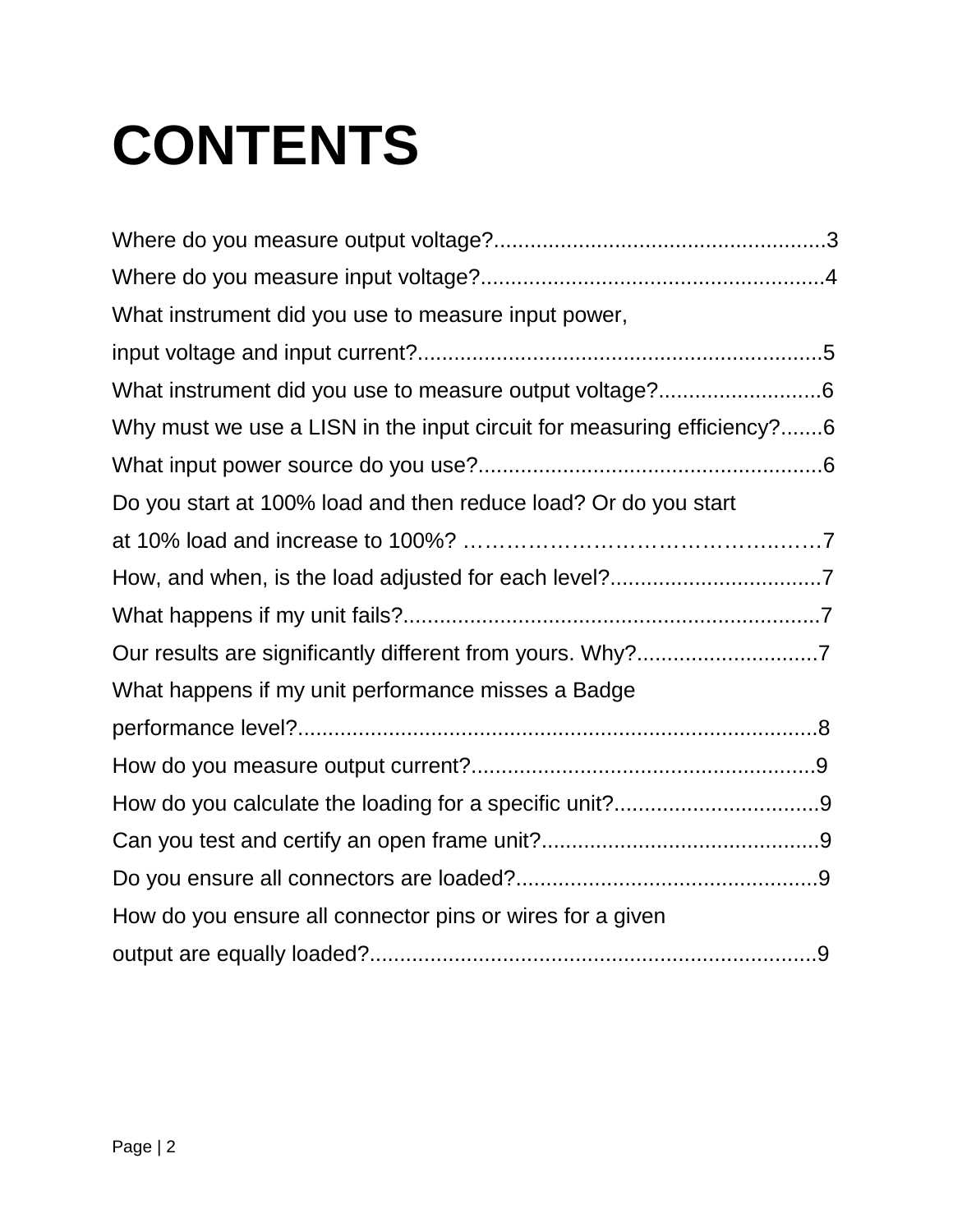### **Where do you measure the output voltage?**

For 115V input units, the output voltage is measured at the back pin of the mating connector on the load side of the connector. Voltage is measured with the DVM test probe and recorded manually into the unit under test data sheet. Figure 1-1 below is an example of manual probes being used to measure voltage on the back of the unit output connector pin. The output connector is shown plugged into the load fixture interface board.



*Figure 1-1: Back-pinning 12V2 to measure the output voltage of 12V2 rail.*

For 230V input units, the same procedure is followed, unless a custom interface board is supplied with the unit. If a custom interface board is supplied, test points must be incorporated to measure the output voltage and return ground directly at the point they exit the mating connector on the load side of the unit. Test points should be clearly marked on the test board, or in photos that accompany the submitted units.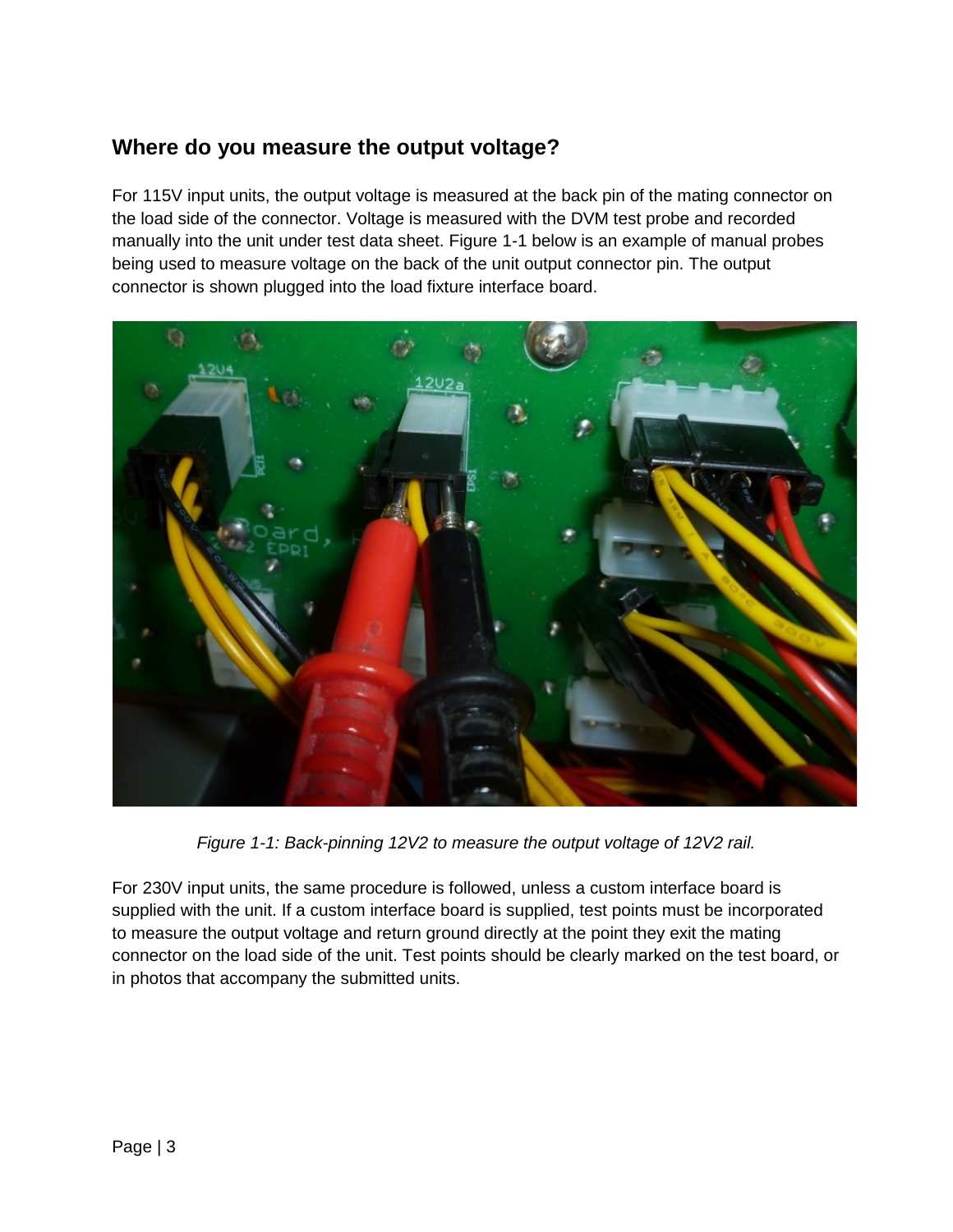

*Figure 1-2: Sense lines, when provided, are used to measure the output voltages for 230V.*

### **Where do you measure the input voltage?**

For both 115V input and 230V input test benches, the input voltage is measured as close to the input connector of the unit as possible. A standard cable has been prepared for common input connectors. The input power cable provides voltage measurement leads that are attached to the input voltage wires of the cable within one and a half inches of the unit input power mating connector.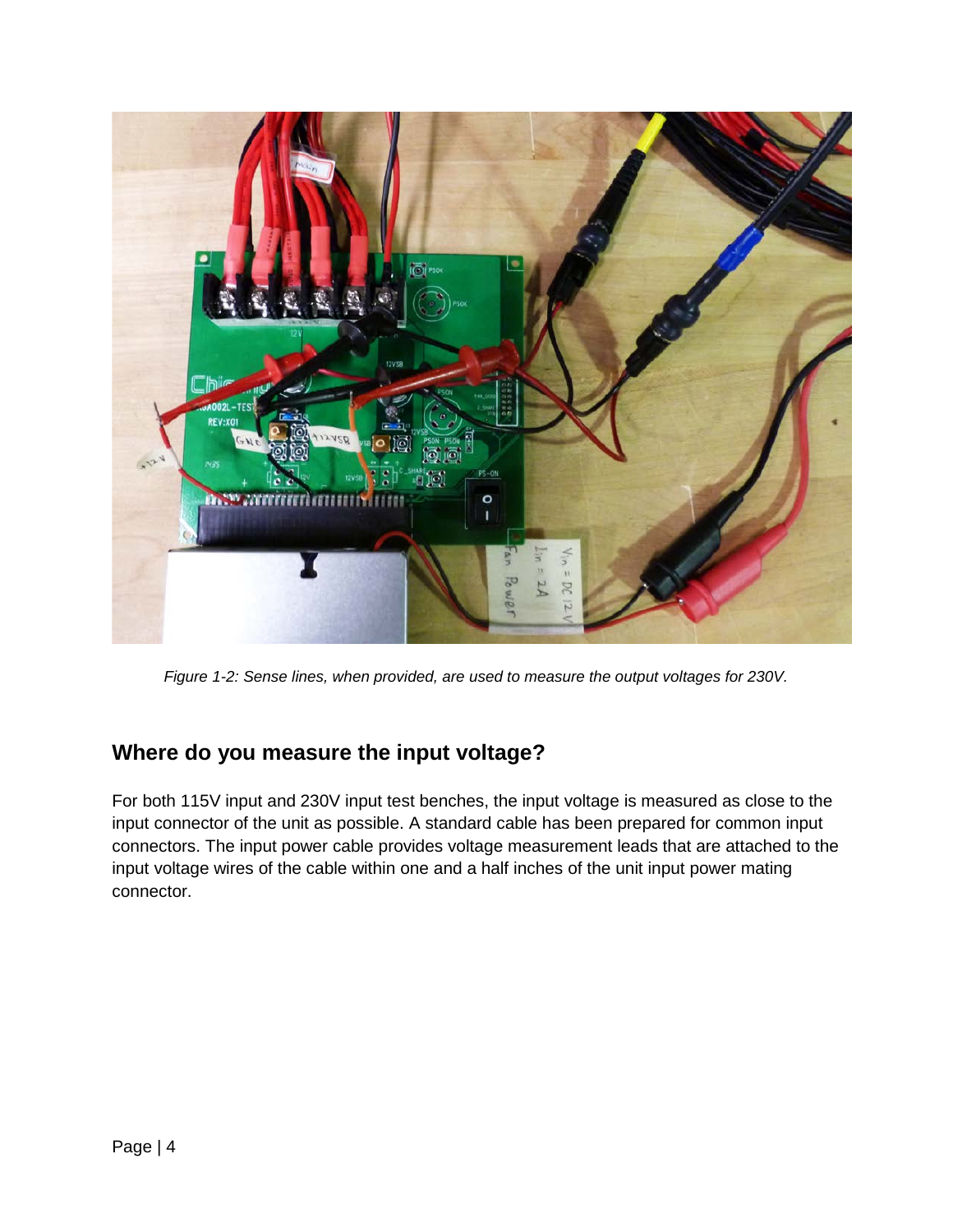



*Figure 2-1: C19 Open Connector Figure 2-2: C14 Open Connector*

### **What instrument do you use to measure the input voltage, input current and input frequency?**

For both 115V and 230V input test benches, the input voltage, input current, input frequency, input power, power factor, and THD (%) are measured using a Yokogawa WT-2030 (Figure 3- 1). There are three channels available for measuring parameters. These are first assigned to voltage, current, and power until data is recorded. Then two of the channels are re-assigned to measure input power factor and THD for the current load setting.



*Figure 3-1: Yokogawa WT2030*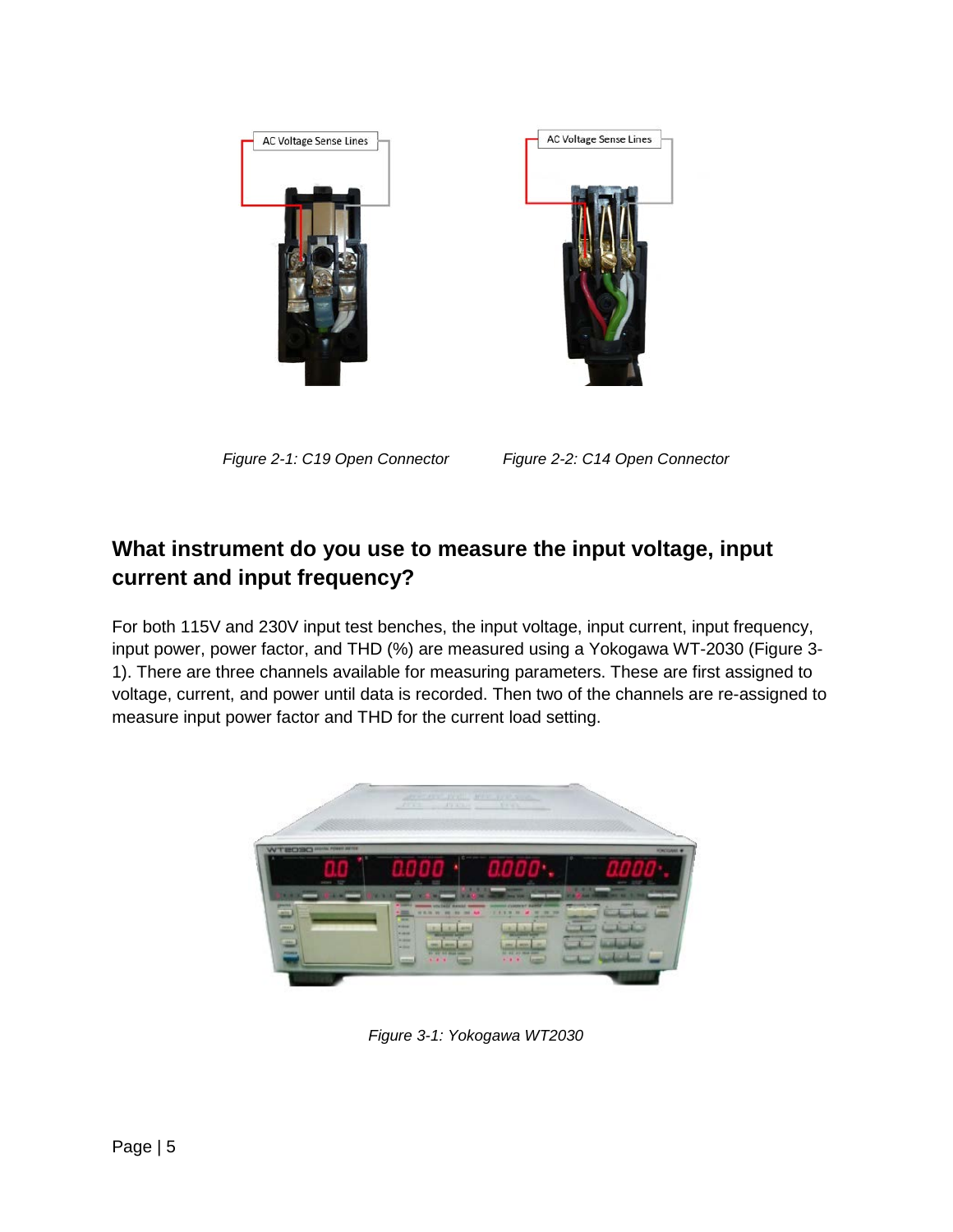### W**hat instrument do you use to measure the output voltages?**

All output voltages are measured using test probes and a Fluke 8846A 6 ½ Digit Multimeter (Figure 4-1). Data is captured manually, one reading at a time, and entered into the unit under test cal sheet.

Take a sample of 10 data points per output voltage using the statistical analysis function of the Fluke 8846A. This displays the minimum and maximum measurements along with the average and standard deviation value at the resolution of 6 digit 10 power line cycle (PLC) setting.

For example, selecting "6 DIGIT 10 PLC" will display 6½ digit resolution and take a measurement using ten power line cycle A/D integrate period. For 60 Hz power, a measurement is almost once every 60th of a second, or 166.666 milliseconds.



*Figure 4-1: Fluke 8846A*

### **Why must we use an LISN in the input circuit for testing efficiency?**

An LISN (Line Impedance Stabilization Network) was added to the Generalized [Test Protocol](http://www.plugloadsolutions.com/docs/collatrl/print/Generalized_Internal_Power_Supply_Efficiency_Test_Protocol_R6.7.pdf) Version 6.2. The addition of the LISN provides a stable input impedance when measuring input power factor of very lightly loaded power supplies (below 20% loading). Testing at several labs, including OEM labs, showed the power factor readings were much more repeatable when using the LISN.

### **What power source do you use?**

For 115V input units we use an 8KV UPS followed by a step up/step down isolation transformer. The output voltage is measured prior to each load level data recording step and adjusted to 115 V as accurately as possible.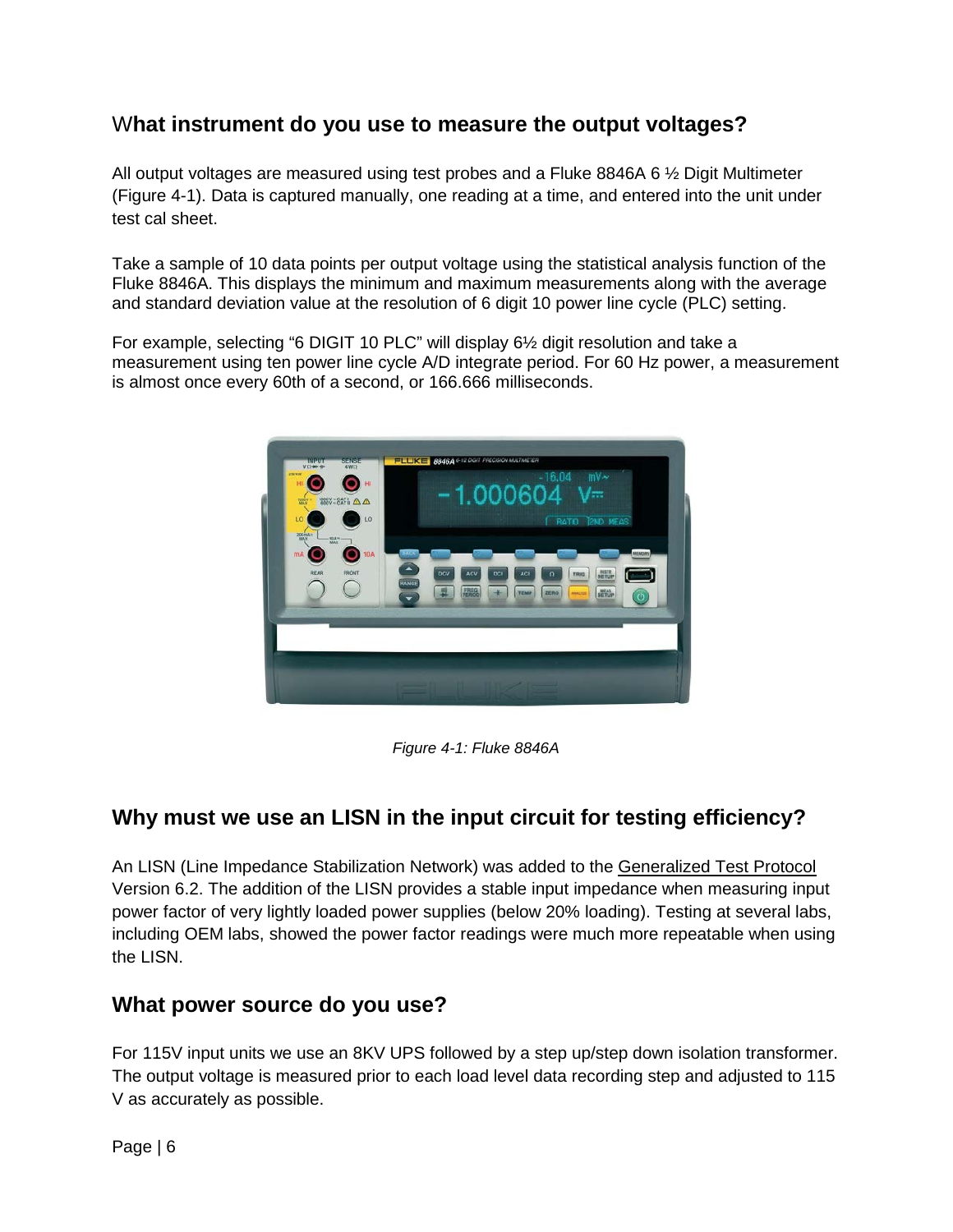For 230V units, including the EU listed units, the source is an AMTEK MX45-3PI-480-HV solid state voltage source.

### **Do you start at 100% load and then reduce load? Or do you start at 10% load and increase to 100%?**

For each UUT, the protocol is to start at 10% load, run the unit for 15 minutes and then take data. The unit loading is then increased to the next loading level and the 15-minute run time initiated before data is recorded. The process repeats until data at 100% load is taken.

### **How, and when, is the load adjusted for each level?**

The load is manually adjusted while the unit is in operation in a continuous linear manner.

### **What happens if my unit fails?**

If a unit fails to meet the any 80 PLUS criteria for certification, the test for that unit is terminated. The second unit is then tested at the specific condition of failure. If the second unit passes, the second unit is tested fully and data used for the report. If the second unit fails then the test is terminated and a report is issued with the failure data recorded.

### **Our results are significantly different from yours. Why?**

The test equipment used can have a significant impact on measurements. In most cases the difference will be due to measurement of the input power. The accuracy of the input power measurement is dependent on power factor of the unit under test, as well as the base accuracy of the measuring equipment. If all equipment and setups were identical, it is still possible to have a difference in readings of twice the stated accuracy. For example, if a power analyzer has an accuracy of  $\pm$  0.1%, the worst-case difference could be as much as 0.2%. The power analyzer used by 80 PLUS has a base accuracy of  $\pm$  0.04% of the reading plus 0.04% of the range.

## **What happens if my unit performance misses a badge performance level?**

When a unit comes within 0.5% of the next higher badge level, on any loading parameter, the test of that unit is completed and a second unit is tested at the failed point. Should the second unit pass the next level then the second unit is completely tested and that data is used for the 80 PLUS report. If the second unit fails to meet the higher level then the data from the first unit is used to create the 80 PLUS report.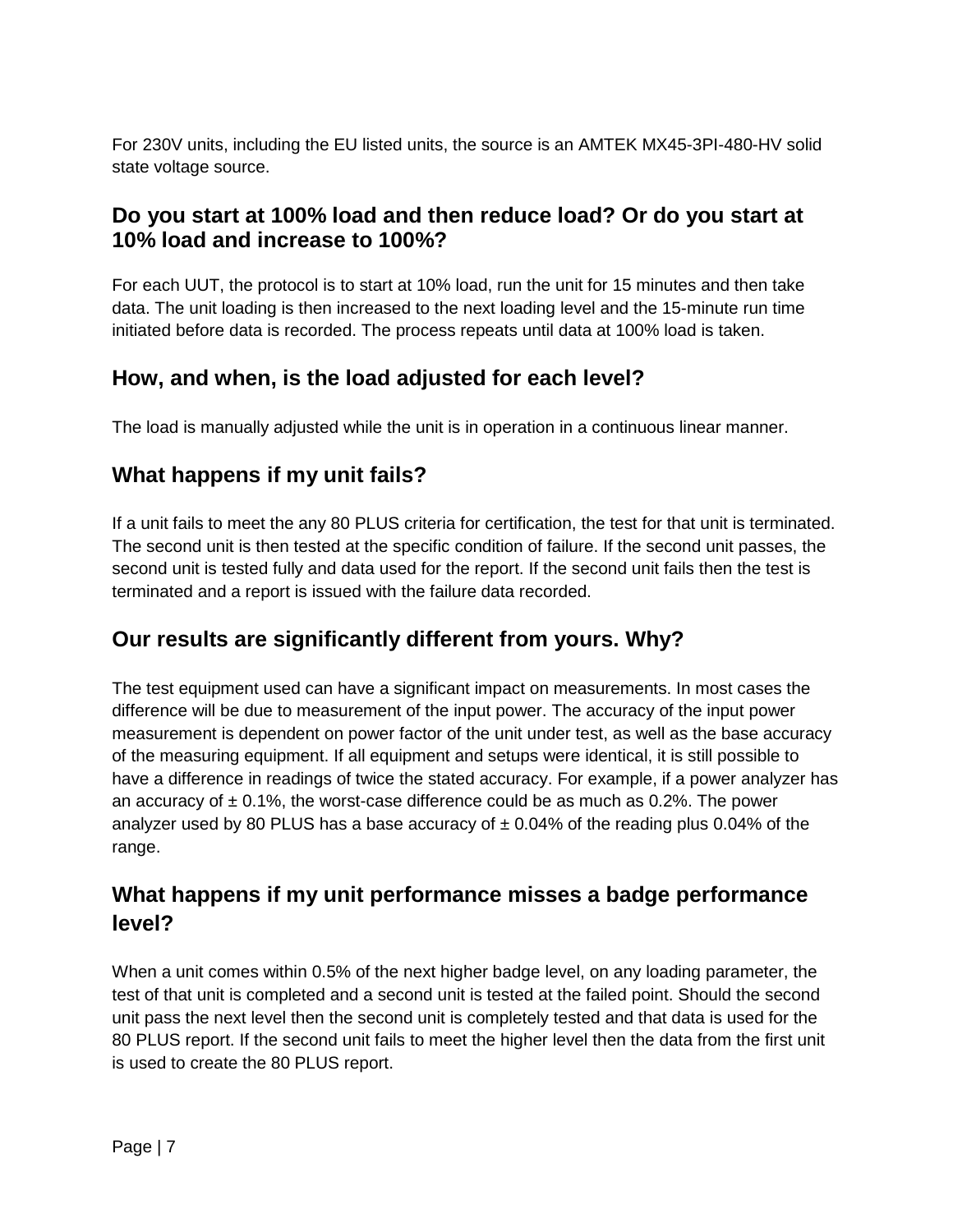### **How do you measure output current?**

Output current on the 115V test bench is measured using the Yokogawa WT-2030. The electronic load box (ELB) is set to a current that is varied from 1% to 100% of the ELB rating. The current value in amps is read from 0% to 10% loading in 1% increments. Each value is recorded. The current is then varied in 10% increments up to 100% of the ELB rating, with data recorded at each increment. The values are then used to create a piecewise linear calibration curve for that load bank. The curve is recorded and used to calculate the calibrated current from the recorded current in the efficiency tab of the cal sheet for each unit under test. This calibration process is repeated for each load bank used in efficiency testing each year.

Output current for the 230V test bench uses calibrated current shunts. The main output is a custom designed shunt that is capable of operation to 1000 amperes. The shunt is calibrated to within ±165ppm. Figure12-1 shows an example of the shunt calibration certificate.

| <b>Excellence in Resistance</b>                           |                                                                |                                                                                                                                                                                                                                                                                                                                                                                                                                                                                                                                                                                                                               |                                                                                      | <b>CALIBRATION REPORT 14547-1</b><br><b>ORDER NO. 69915</b><br>FEBRUARY 5, 2015<br>PAGE 1 OF 1                                                                                                                                                                                                                                                                                                                                                                                                                |
|-----------------------------------------------------------|----------------------------------------------------------------|-------------------------------------------------------------------------------------------------------------------------------------------------------------------------------------------------------------------------------------------------------------------------------------------------------------------------------------------------------------------------------------------------------------------------------------------------------------------------------------------------------------------------------------------------------------------------------------------------------------------------------|--------------------------------------------------------------------------------------|---------------------------------------------------------------------------------------------------------------------------------------------------------------------------------------------------------------------------------------------------------------------------------------------------------------------------------------------------------------------------------------------------------------------------------------------------------------------------------------------------------------|
|                                                           |                                                                |                                                                                                                                                                                                                                                                                                                                                                                                                                                                                                                                                                                                                               |                                                                                      |                                                                                                                                                                                                                                                                                                                                                                                                                                                                                                               |
| <b>EPRI</b>                                               | 942 CORRIDOR PARK BLVD.<br>KNOXVILLE, TN 37932-3294            |                                                                                                                                                                                                                                                                                                                                                                                                                                                                                                                                                                                                                               |                                                                                      |                                                                                                                                                                                                                                                                                                                                                                                                                                                                                                               |
|                                                           |                                                                |                                                                                                                                                                                                                                                                                                                                                                                                                                                                                                                                                                                                                               |                                                                                      |                                                                                                                                                                                                                                                                                                                                                                                                                                                                                                               |
| MANUFACTURER:<br><b>DESCRIPTION:</b><br>MODEL:<br>SERIAL: | <b>EMPRO</b><br><b>CURRENT SHUNT</b><br>1000-100<br><b>N/A</b> |                                                                                                                                                                                                                                                                                                                                                                                                                                                                                                                                                                                                                               | PROCEDURE:<br>LAB ENVIRONMENT:<br><b>CALIBRATION DATE:</b><br><b>CALIBRATION DUE</b> | <b>CS CAL</b><br>22.6 °C / 17 %RH<br>05/FEB/2015                                                                                                                                                                                                                                                                                                                                                                                                                                                              |
|                                                           |                                                                | <b>MEASUREMENT DATA - AS FOUND / AS LEFT</b>                                                                                                                                                                                                                                                                                                                                                                                                                                                                                                                                                                                  |                                                                                      |                                                                                                                                                                                                                                                                                                                                                                                                                                                                                                               |
|                                                           | <b>APPLIED CURRENT</b>                                         | <b>MEASURED VALUE</b>                                                                                                                                                                                                                                                                                                                                                                                                                                                                                                                                                                                                         | <b>UNCERTAINTY</b>                                                                   |                                                                                                                                                                                                                                                                                                                                                                                                                                                                                                               |
|                                                           | 100 A                                                          | $0.997598$ m $\Omega$                                                                                                                                                                                                                                                                                                                                                                                                                                                                                                                                                                                                         |                                                                                      | 124 $\mu\Omega/\Omega$                                                                                                                                                                                                                                                                                                                                                                                                                                                                                        |
|                                                           | 200                                                            | 0.997 817                                                                                                                                                                                                                                                                                                                                                                                                                                                                                                                                                                                                                     | 154                                                                                  |                                                                                                                                                                                                                                                                                                                                                                                                                                                                                                               |
|                                                           | 300                                                            | 0.998 065                                                                                                                                                                                                                                                                                                                                                                                                                                                                                                                                                                                                                     | 143                                                                                  |                                                                                                                                                                                                                                                                                                                                                                                                                                                                                                               |
|                                                           | 400                                                            | 0.998 298                                                                                                                                                                                                                                                                                                                                                                                                                                                                                                                                                                                                                     | 145                                                                                  |                                                                                                                                                                                                                                                                                                                                                                                                                                                                                                               |
|                                                           | 500                                                            | 0.998 444                                                                                                                                                                                                                                                                                                                                                                                                                                                                                                                                                                                                                     | 163                                                                                  |                                                                                                                                                                                                                                                                                                                                                                                                                                                                                                               |
| NOTES:<br>METERING TYPE SHUNTS.                           | SHUNT WAS ALLOWED TO FULLY STABILIZE AT EACH APPLIED CURRENT.  | CALIBRATION LIMITED TO 50 % CURRENT TO PREVENT DAMAGE FROM OVERHEATING.<br>AN ADDITIONAL 100 µ $\Omega/\Omega$ UNCERTAINTY IS ALSO ADDED FOR ESTIMATED CONNECTION VARIATION UNCERTAINTY ON                                                                                                                                                                                                                                                                                                                                                                                                                                    |                                                                                      | THE REPORTED UNCERTAINTY INCLUDES AN ESTIMATED TEMPERATURE COEFFICIENT OF RESISTANCE (TCR) VARIABILITY                                                                                                                                                                                                                                                                                                                                                                                                        |
|                                                           |                                                                | OF 20 µQ/Q FOR MANGANIN TYPE SHUNTS, CORRESPONDING TO A +/-1 °C AMBIENT TEMPERATURE UNCERTAINTY.<br><b>STANDARDS USED</b>                                                                                                                                                                                                                                                                                                                                                                                                                                                                                                     |                                                                                      |                                                                                                                                                                                                                                                                                                                                                                                                                                                                                                               |
| ID                                                        | <b>DESCRIPTION</b>                                             | <b>MAKE &amp; MODEL</b>                                                                                                                                                                                                                                                                                                                                                                                                                                                                                                                                                                                                       | <b>CAL DUE</b>                                                                       |                                                                                                                                                                                                                                                                                                                                                                                                                                                                                                               |
| AS3001<br>AS3401                                          | <b>RESISTANCE STANDARD</b><br><b>RESISTANCE BRIDGE</b>         | OHM-LABS 200<br>GUILDLINE 9920A                                                                                                                                                                                                                                                                                                                                                                                                                                                                                                                                                                                               |                                                                                      | 02/MAR/2015<br>11/MAR/2015                                                                                                                                                                                                                                                                                                                                                                                                                                                                                    |
| WRITTEN PERMISSION BY OHM-LABS, INC.                      |                                                                | <b>COMMENTS:</b><br>OHM-LABS, INC. CERTIFIES THAT THIS CALIBRATION IS TRACEABLE TO THE NATIONAL INSTITUTE OF STANDARDS AND TECHNOLOGY<br>IS ACCREDITED TO ISO/IEC 17025. OHM-LABS' QUALITY CONTROL SYSTEM MEETS THE REQUIREMENTS OF ANSI/NCSL Z540-1-1994.<br>THE REPORTED UNCERTAINTIES REPRESENT EXPANDED UNCERTAINTIES EXPRESSED AT A CONFIDENCE LEVEL OF APPROXIMATELY 95 %.<br>REVISION LEVEL OF OHM-LABS' QUALITY CONTROL SYSTEM. TRAINED AND QUALIFIED PERSONNEL PERFORMED THE CALIBRATIONS IN<br>ACCORDANCE WITH THE REQUIREMENTS OF ISO/IEC 17025. THIS CERTIFICATE SHALL NOT BE REPRODUCED, EXCEPT IN FULL, WITHOUT |                                                                                      | (NIST), OR ANOTHER RECOGNIZED NATIONAL MEASUREMENT INSTITUTE, OR DERIVED BY A RATIO TYPE SELF-CALIBRATION TECHNIQUE, AND<br>USING A COVERAGE FACTOR OF K=2. THIS UNCERTAINTY IS AT THE TIME OF TEST ONLY AND DOES NOT TAKE INTO ACCOUNT TRANSIT, USAGE,<br>DRIFT OVER TIME, OR OTHER FACTORS AFFECTING STABILITY. THIS DOCUMENT CERTIFIES THAT THE ITEMS IDENTIFIED HEREIN COMPLY WITH<br>ALL REQUIREMENTS OF THE ABOVE PURCHASE ORDER, AND THAT THE CALIBRATION PERFORMED WAS IN ACCORDANCE WITH THE CURRENT |

*Figure 12-1: Shunt Calibration Certificate*